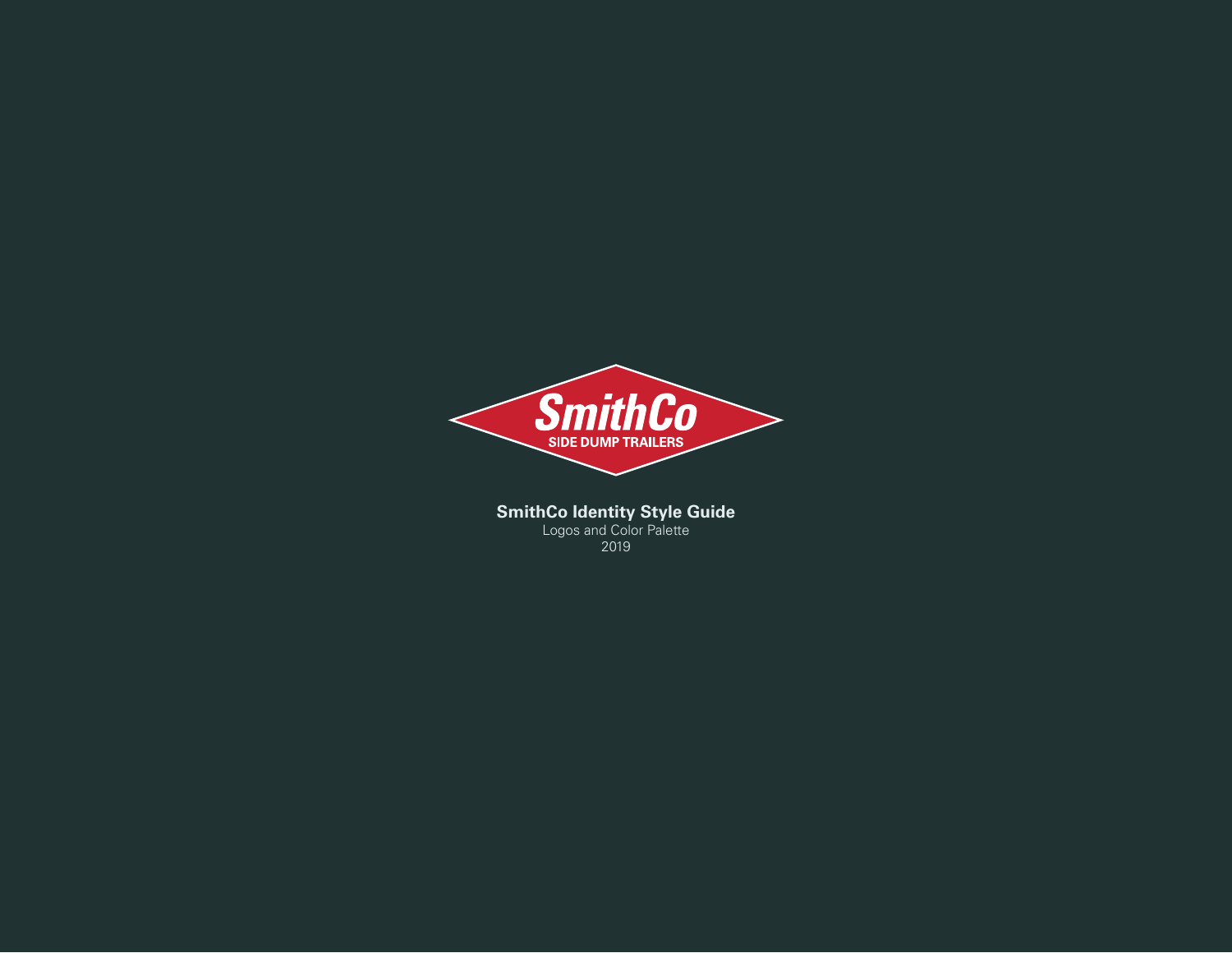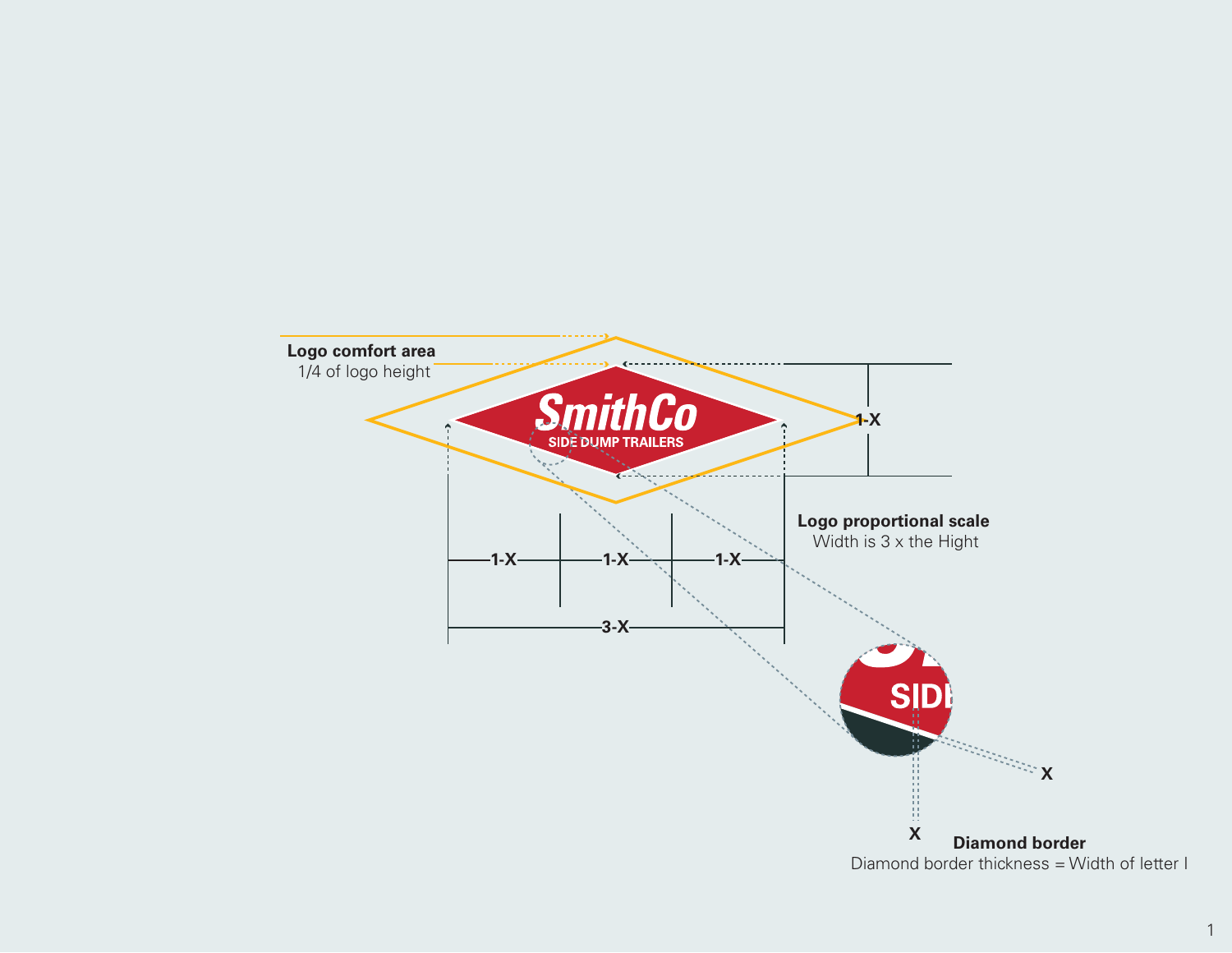

**Corporate logos**



#### **SmithCo Red Logo**

Red diamond with white word-mark and border



**SmithCo Black Logo Transparent** transparent diamond with black word-mark and border



**SmithCo Black Logo** Black diamond with white word-mark and border



# **SmithCo White Logo Transparent**

transparent diamond with white word-mark and border





**SmithCo Red Logo without tagline** Red diamond with white word-mark and border



**SmithCo Wordmark with tagline SmithCo Wordmark without tagline**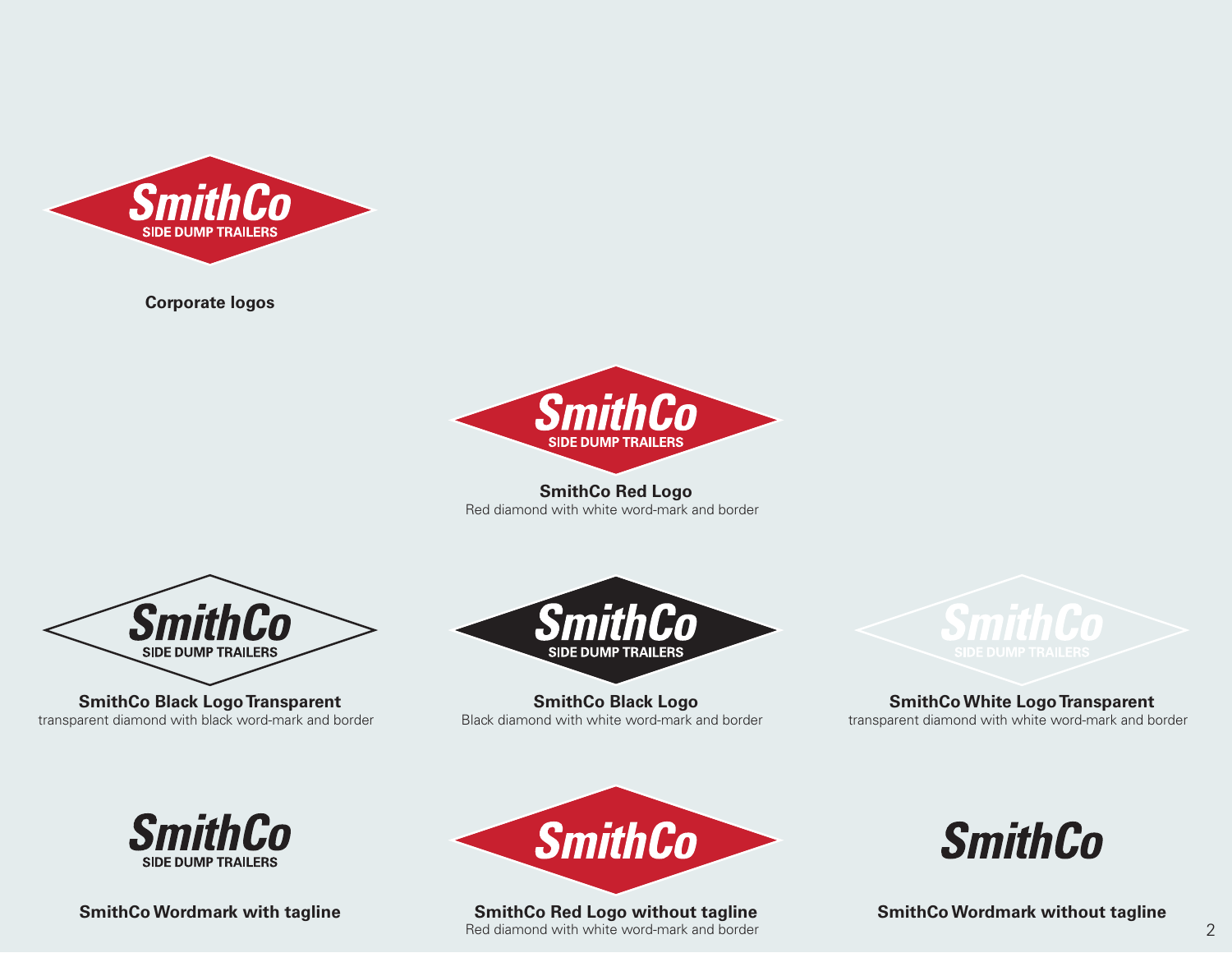



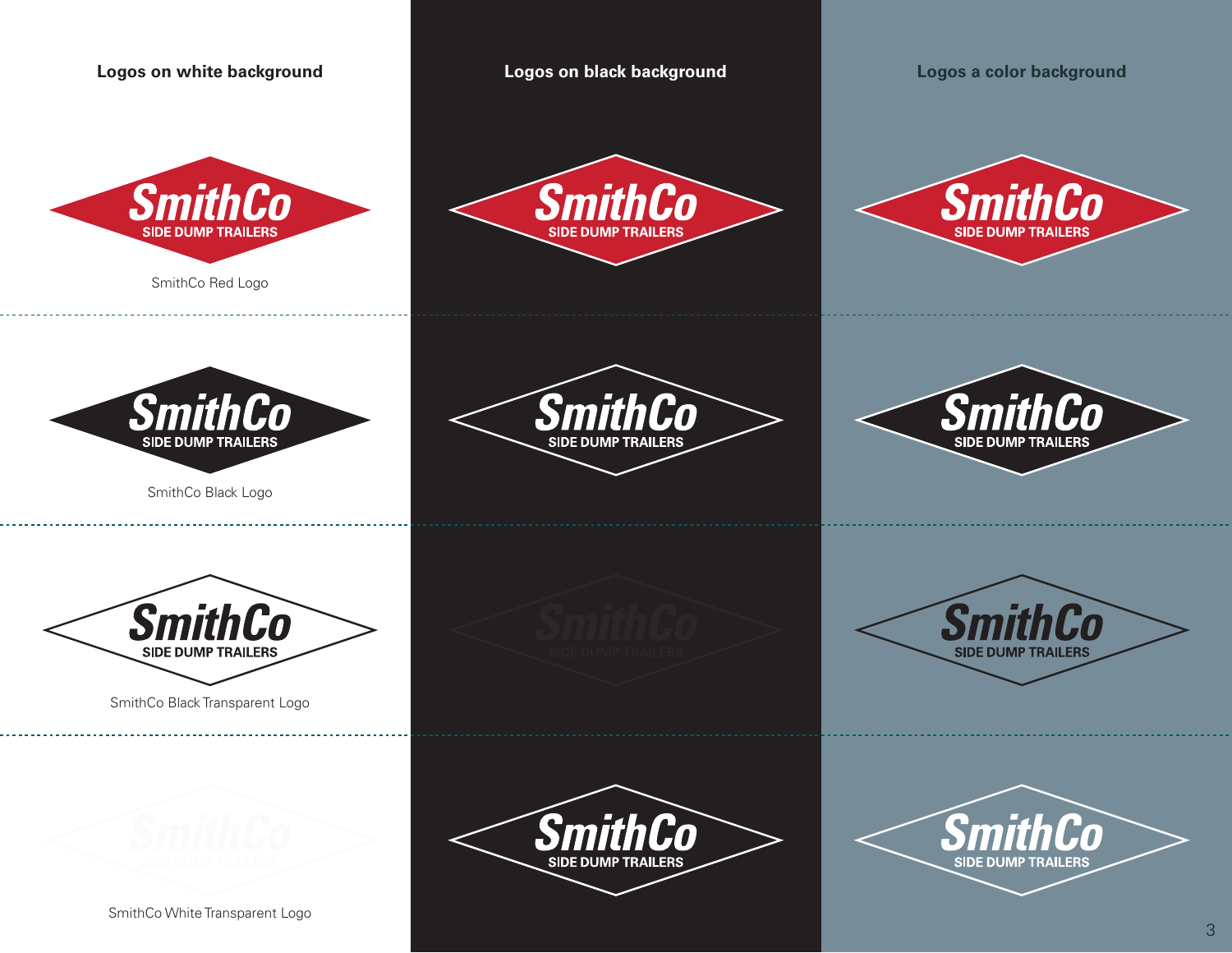

### **Dealer Advertising logos**

Dealers are encouraged to use this logo format with the domain name to ensure prospects visit the correct website.





sidedump.com



sidedump.com



sidedump.com